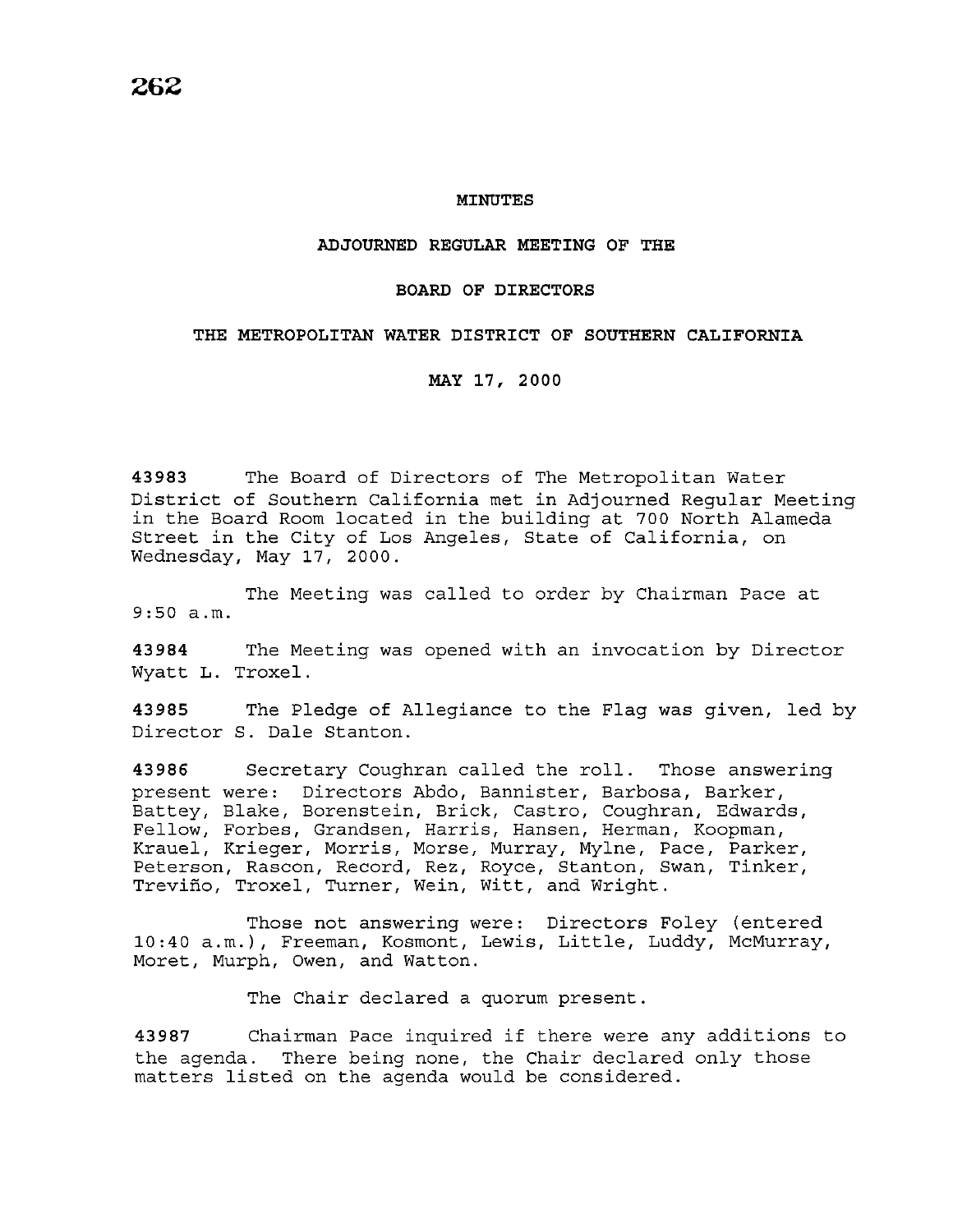**43988** Chairman Pace invited members of the public to address the Board on matters within the Board's jurisdiction. No members of the public responded.

**43989** There being no objection, the Chair ordered the reading of the Minutes of the Meeting held April 11, 2000, dispensed with, a copy having been mailed to each Director.

Director Blake moved, seconded by Director Stanton and carried, approving the foregoing Minutes as mailed.

**43990** Chairman Pace presented to Director Gary A. Morse a pin emblematic of his completion of five years of service as a representative of Central Basin Municipal Water District on May 17, 2000.

**43991** Chairman Pace reported on events in which he participated on behalf of Metropolitan, as follows: On May 1 Directors Bannister, Peterson, and himself went on a tour of the Santa Clara Valley Water District's facilities and met with Santa Clara's board chairman Greg Zlotnick, past chairman Larry Wilson, and other staff members. They discussed Metropolitan's Board governance and water issues concerning water supplies and policies. Some of the Santa Clara facilities tour included the Alamitos Creek Trail, the Guadalupe River Fish Ladder, Vasona Meter Shop, and the Kirk Ditch Diversion at Los Gatos Creek. On May 4 Chairman Pace, along with ten other Metropolitan Directors, attended the Valley Industry and Commerce Association's (VICA) Annual State Elected Official Dinner at the Disney Studio in Burbank. VICA is a business advocacy group representing the Greater San Fernando area. Director Bonny Herman is the president of VICA. This event was well attended by key business leaders and elected officials from the valley. Each Director was seated at an elected official's table to discuss specific issues affecting VICA's constituency, one of which included water transfers.

**43992** Strategic Plan Steering Committee Vice Chairman Brick reported that starting last night, May 16, and through the end of July the Strategic Plan forums are underway. The first one was held in Ventura County at the offices of Calleguas Municipal Water District.

Director Grandsen commented on the public forum held at Calleguas' offices on May 16, attended by mostly water purveyors who asked questions on the rate structure and the strategic plan.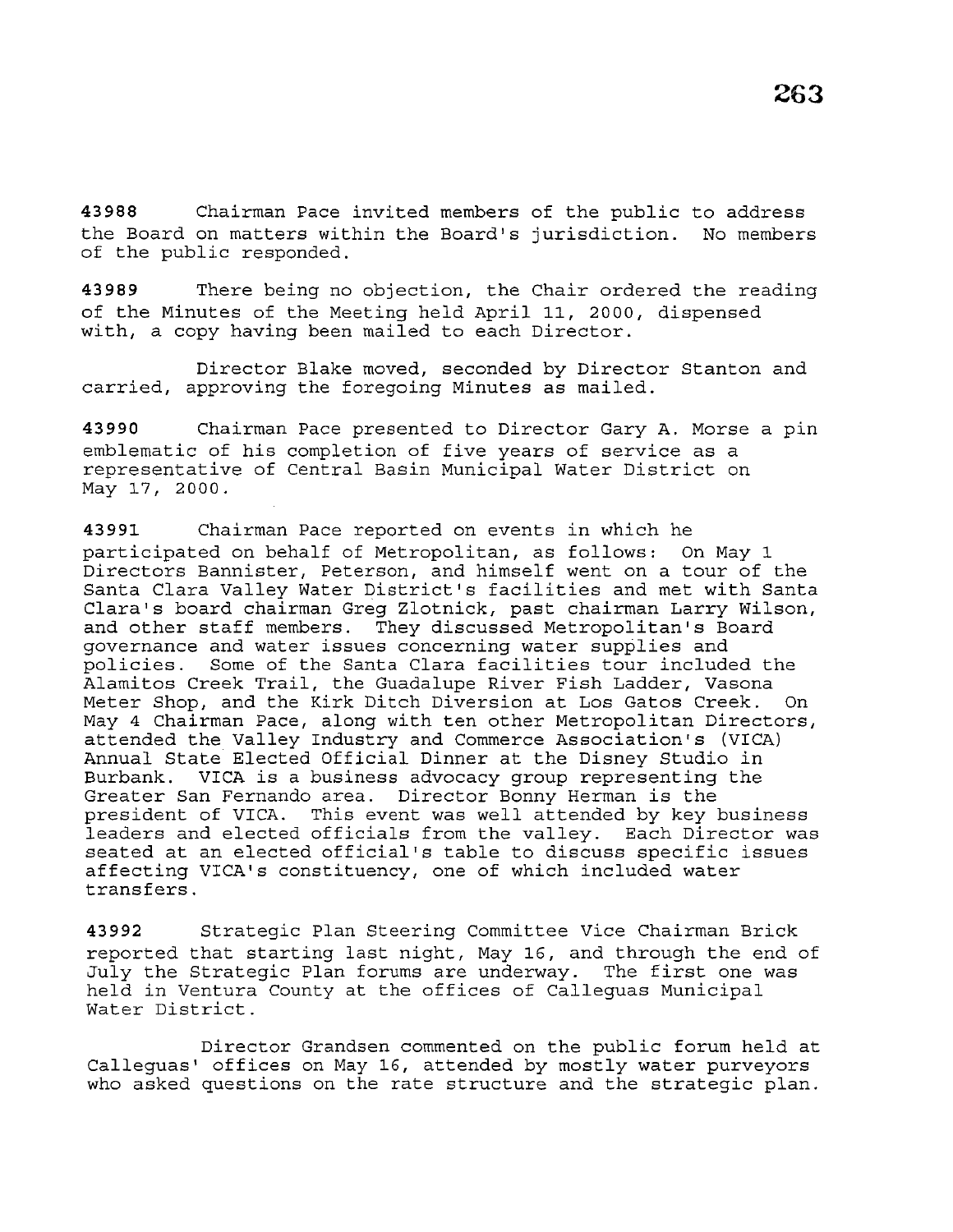Director Brick continued to announce the list of forums scheduled in each of the different counties, and of other forums scheduled at the request of some member agencies. Each forum will reach out to the community to see what the ratepayers and constituencies have to say about the strategic planning process. Following the 60-day public review, the rate development process will develop the details of the rate structure. The process will be open and collaborative and adhere to the policy principles which the Board adopted and the guidelines established by the Board in December 1999 and April 2000. A new rate structure is expected to be presented to the Board for review in September 2000 and will be effective in January 2002.

A video which will be used as part of the presentations at the public forum on the strategic planning process was shown.

**43993** The Chair reported there were no new committee appointments.

**43994** Ad Hoc Committee to Develop Compensation Policy Chairman Blake moved, seconded by Director Stanton and carried, adopting the MWD Performance Evaluation Policy for Department Heads and Other Direct Reports to the Board of Directors, as set forth in the letter signed by Committee Chairman Blake on April 19, 2000.

Chairman Pace thanked the committee for the job well done and stated the committee will sunset at the end of May.

**43995** Subcommittee on Rules Chairman Barbosa moved, seconded by Director Morse, authorizing amendment of the Administrative Code by adding Chapter 3, Sections 1300 and 1301 relating to Board Governance Principles, as set forth in the letter signed by Subcommittee Chairman Barbosa on April 19, 2000.

Director Krauel stated she supported the motion but requested that the motion be amended to revise Section 1301(c), to read as follows:

Fourth Bullet: "Commitment to water management programs, including conservation, recycling and groundwater storage and other storage programs"

Fifth Bullet: "Establishment of fair and equitable water supply and service contract prices and other charges that do not exceed the estimated reasonable cost of providing the supply service or use to the member agency. A charge may be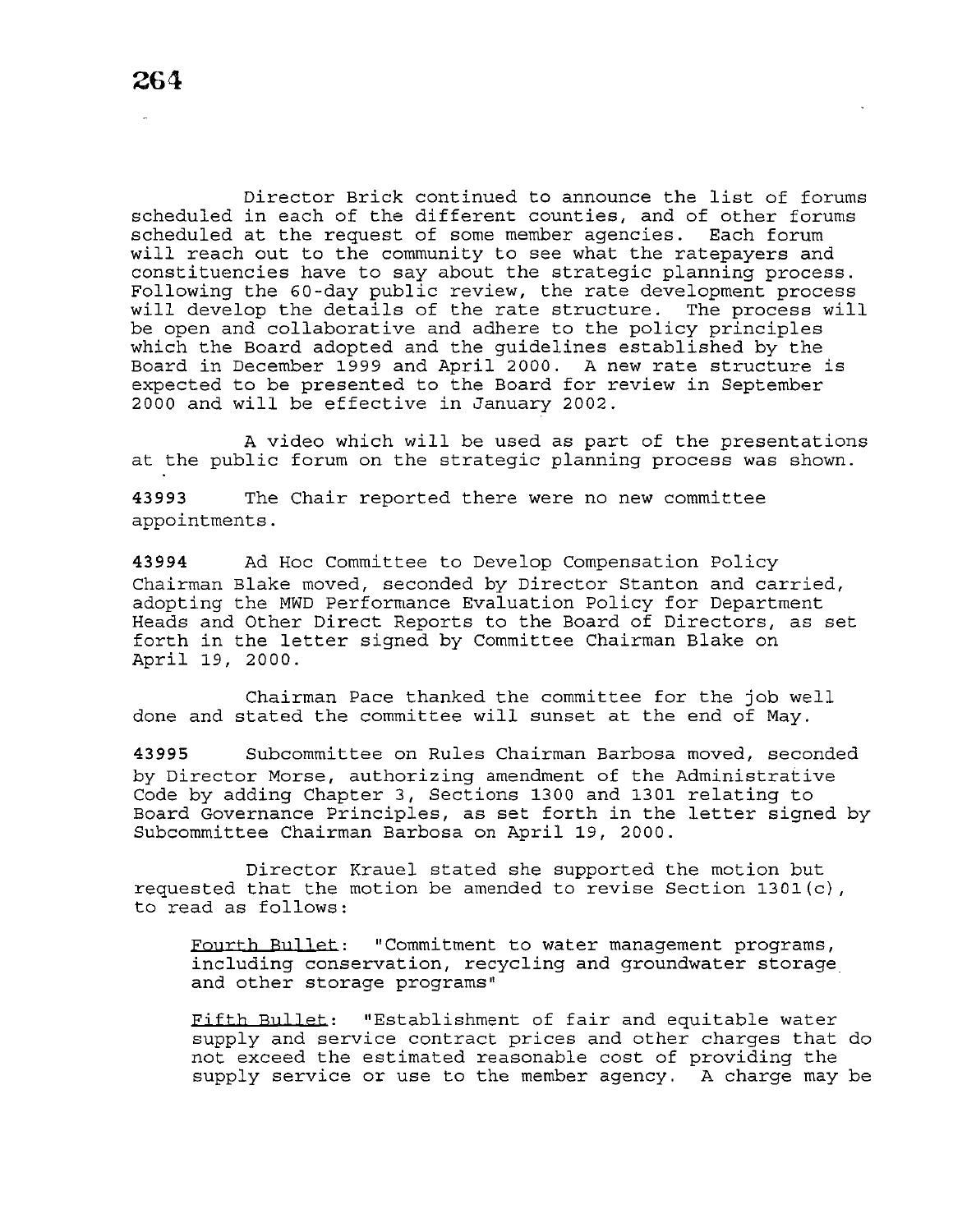imposed only for service or use benefiting the member agency or other person upon which the charge is imposed."

Director Krauel then moved that the amendment be added to the motion.

Director Barbosa stated that the point today was to get to the most succinct statement on the table. Other Directors have also made suggestions which will be discussed at a later date, and that Director Krauel's amendment has not been the subject of any discussion. Director Barbosa therefore asked that the amendment be brought back to the Subcommittee on Rules next month; and he again moved the main motion, seconded by Board Secretary Coughran and carried, to amend the Administrative Code as set forth in the letter signed April 19, 2000.

Directors Krauel, Parker, Tinker, and Turner requested to be recorded as voting no.

**43996** Regarding the Colorado River matters, Bay-Delta and CALFED matters, and the General Manager's summary of District activities, General Manager Gastelum referred to his activity report for April dated May 17, 2000, which is at each Director's place.

General Manager Gastelum reported that a hearing scheduled on May 24 in Sacramento is part of Metropolitan's outreach to present the strategic plan and that the Colorado River negotiations will also be a subject at that hearing where an update will be given by both Mr. Hayes and Mr. Hannigan. Representatives of the Basin states have been invited to testify about their perceptions of the progress of the California entities and how the negotiations are going on surplus criteria. There are continuing discussions among the lawyers on how to<br>close the final issues and to complete the documents. Also of close the final issues and to complete the documents. major concern is the Salton Sea, especially for the Imperial Irrigation District. IID was successful in getting Federal legislation that appears to cap their liability as a result of diversions to meet their commitments for the transfer to San Diego County Water Authority. IID does have some uneasiness about their future liability of Salton Sea costs and how those costs might be imposed upon them as a result of their conservation measures, and if they are significantly burdened with costs beyond what they are calculating in their negotiations today, they feel they may need to have an offramp to undo the agreement or modify the agreement in some way. This is a significant issue for Metropolitan to watch.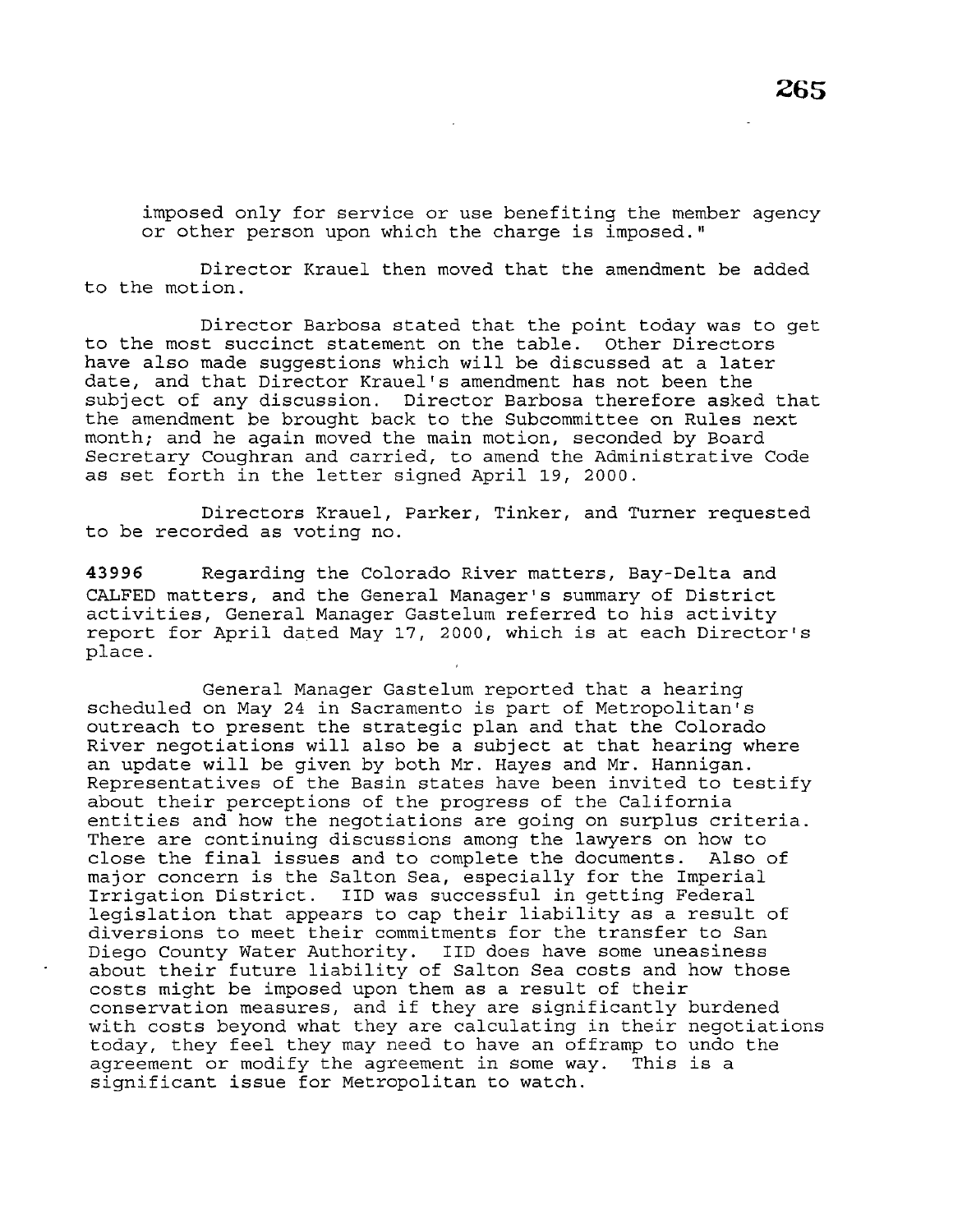Regarding CALFED, Mr. Gastelum stated that possibly by next week an announcement will be made by the Department of the Interior and the Governor's office on a proposed negotiated agreement. This will be a conceptual agreement, but it will address major elements of a CALFED solution storage, an environmental water account, conservation, and other elements relating to the joint operation of the Central Valley Project and the State Water Project.

On behalf of Metropolitan, he thanked ACWA's president James Blake for the special award given to the General Managers of Metropolitan, Imperial Irrigation District, Coachella Valley Water District, and the San Diego County Water Authority for their work on the Colorado River Quantification settlement.

**43997** General Counsel Taylor reported on the oral argument before the United States Supreme Court in Arizona *v. California*. There are two parts to the argument; one was to affirm the settlements that have been reached with some of the other Indian tribes, and the other concerned trying to get the Court to approve the Special Master's recommendation that the Ft. Yuma (Quechan) Tribe not be entitled to additional water based upon the fact that it had already been compensated in a prior proceeding. We are awaiting the decision of the court which will be out in June. In the event that we are not successful in sustaining the Special Master's report, the effect of that will be more hearings, not that there will be an immediate further award of water to the Indians. About 50,000 acre-feet of water is involved in the case of the Ft. Yuma (Quechan) Indian Tribe. General Counsel Taylor did not participate in this case since he was a party to it when he was employed with the State of California ten years ago. For other matters, General Counsel Taylor referred to his monthly report dated April 30, 2000.

Director Peterson asked the status of the appeal on the wheeling case. General Counsel Taylor stated that a decision should be down any time soon.

**43998** The reports of the Standing Committees are as follows:

Legal and Claims Committee Chairman Morse reported the committee reviewed the information and action items on its agenda which were approved, and requested that Agenda Items 9-5 through 9-10 be added to the Consent Calendar. Due to time constraints, the budget for the Legal Department was not heard and will be brought back at next month's meeting. Director Morse announced that a subcommittee was appointed to evaluate the performance of the General Counsel.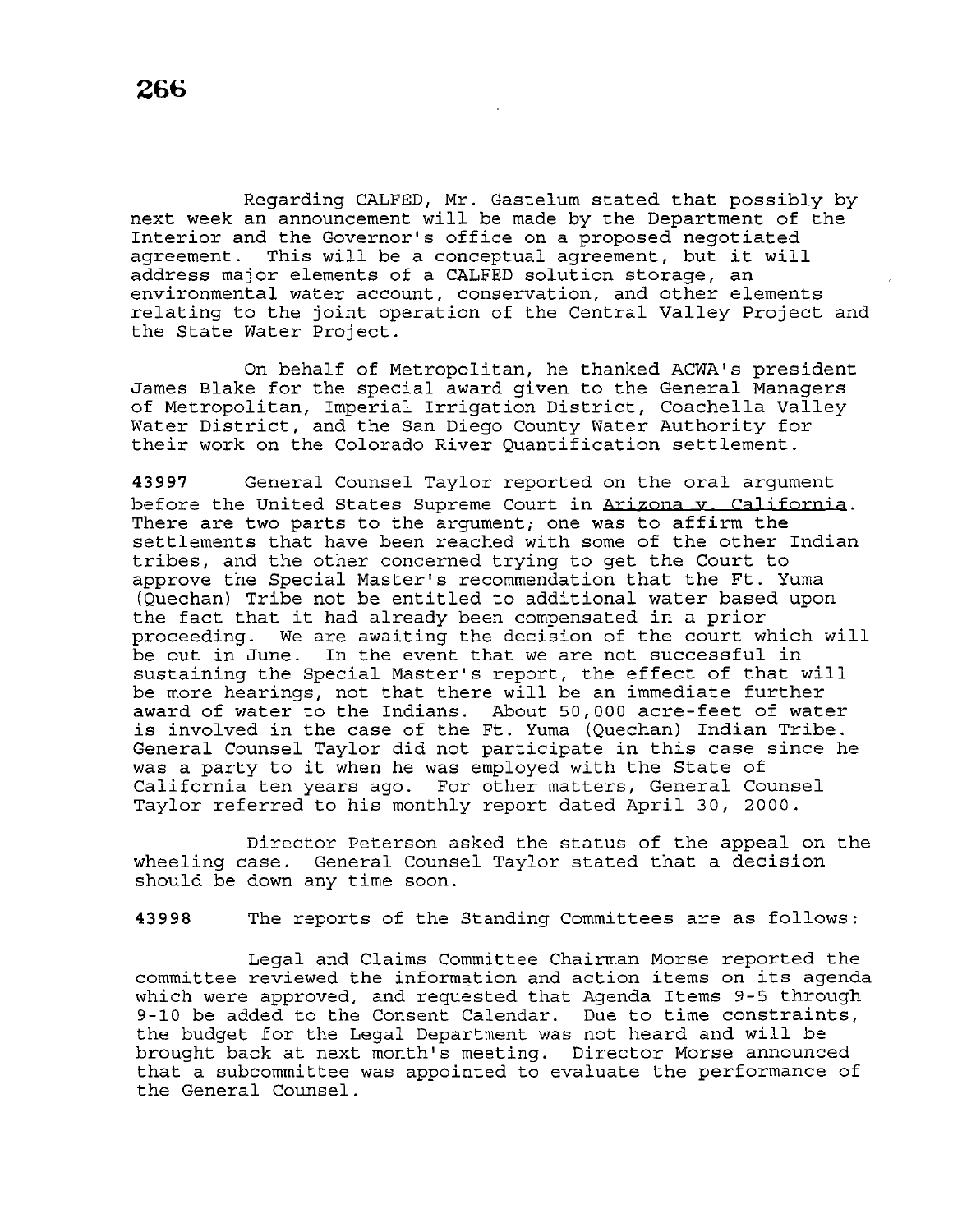Chairman Pace announced that the three subcommittees responsible for the evaluations of the three Department Heads will be holding meetings next month and will bring their recommendations to the Executive Committee for consideration by the Board in June.

Budget and Finance Committee Chairman Bannister announced that the Budget Workshop scheduled for May 30, 2000, has been rescheduled to Tuesday, June 6, 2000, at 12:30 p.m. (subsequently changed to 1:00 p.m.}. He requested that Agenda Item 8-1 be taken off the Consent Calendar and taken up with Agenda Item 9-2.

Director Blake moved, seconded by Board Secretary Coughran and carried, and the Board approved the Consent Calendar Items, **M.I. 43999** through **M.I. 44011,** as follows:

**43999** The Board (A} granted conditional approval, as defined in Administrative Code Section 3100(b}, for Annexation No. 67 concurrently to Calleguas Municipal Water District and Metropolitan, conditioned upon receipt in full of annexation charge payment of \$364,987.04 to Metropolitan if subject annexation is completed by December 31, 2000, or if completed after said date, at the then annexation charge rate and conditioned upon compliance with the California Environmental Quality Act, as set forth in Attachment 1 to the General Manager's letter signed on April 27, 2000; (B) subject to the approval of Item (A}, approved Calleguas' proposed Annexation No. 67 Plan for Implementing Water Use Efficiency Guidelines set forth in Attachment 2 of the foregoing letter; and (C) subject to the approval of Items (A} and (B), adopted the Resolution of Intention **(Resolution 8694)** to impose water standby charges within the proposed annexation territory, substantially in the form of Attachment 3 to the foregoing letter; said Resolution entitled:

## **RESOLUTION OF THE BOARD OF DIRECTORS OF METROPOLITAN WATER DISTRICT OF SOUTHERN CALIFORNIA GIVING NOTICE OF INTENTION TO IMPOSE WATER STANDBY CHARGE CONTINGENT UPON ANNEXATION**

**44000** The Board (A) approved Eastern Municipal Water District's proposed Greer Ranch Plan for Implementing Water Use Efficiency Guidelines, as set forth in Attachment 2 to the General Manager's letter signed on April 27, 2000; (B) subject to the approval of Item (A), granted conditional approval, as defined in Administrative Code Section 3100(b}, for Greer Ranch Annexation concurrently to Eastern and Metropolitan, conditioned upon receipt in full of an annexation charge payment of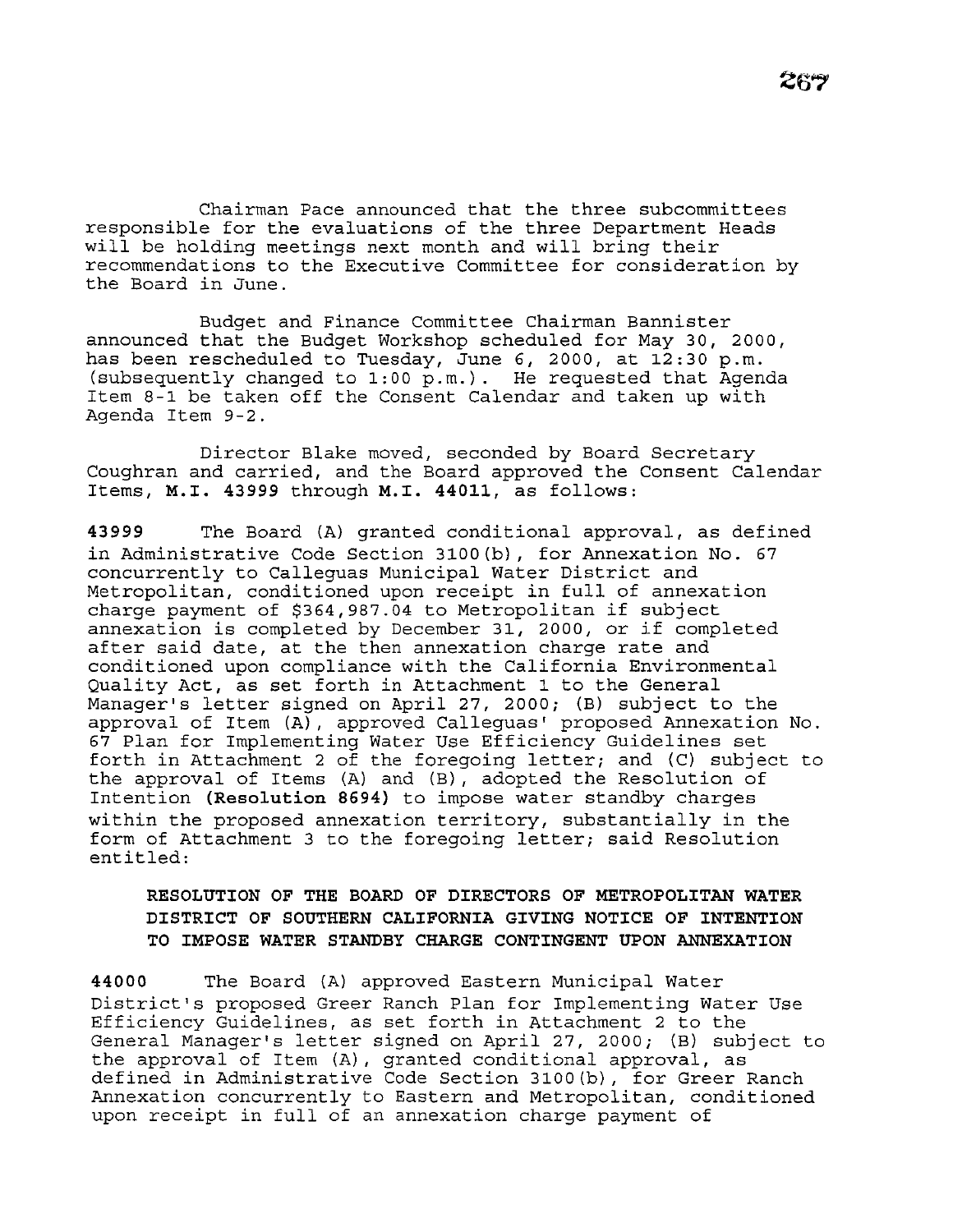\$560,333.60 to Metropolitan if subject annexation is completed by December 31, 2000, or if completed after said date, at the then annexation charge rate and conditioned upon compliance with the California Environmental Quality Act, as set forth in Attachment 1 of the foregoing letter; and (C) subject to the approval of Items (A) and (B), adopted the Resolution of Intention **(Resolution 8695)** to impose water standby charges within the proposed annexation territory, substantially in the form of Attachment 3 to the foregoing letter; said Resolution entitled:

# **RESOLUTION OF THE BOARD OF DIRECTORS OF METROPOLITAN WATER DISTRICT OF SOUTHERN CALIFORNIA GIVING NOTICE OF INTENTION TO IMPOSE WATER STANDBY CHARGE CONTINGENT UPON ANNEXATION**

**44001** The Board (A) approved Calleguas Municipal Water District's proposed Annexation No. 65 Plan for Implementing Water Use Efficiency Guidelines, as set forth in Attachment 2 to the General Manager's letter signed on April 27, 2000; (B) subject to the approval of Item (A) , determined that the proposed action qualified for a Categorical Exemption as a Class 19 project pursuant to the California Environmental Quality Act; and (C) subject to the approval of Items (A) and (B), adopted **Resolution 8696** granting Calleguas' request for consent to Annexation No. 65 concurrently to Calleguas and Metropolitan substantially in the form of Attachment 3 to the foregoing letter, conditioned upon receipt in full of annexation charge payment of \$27,288.32 to Metropolitan if subject annexation is completed by December 31, 2000, or if completed after said date, at the then annexation charge rate; said Resolution entitled:

**RESOLUTION OF THE BOARD OF DIRECTORS OF METROPOLITAN WATER DISTRICT OF SOUTHERN CALIFORNIA CONSENTING TO CALLEGUAS' ANNEXATION** *NO.* **65 UPON CONCURRENT ANNEXATION TO CALLEGUAS MUNICIPAL WATER DISTRICT AND FIXING THE TERMS AND CONDITIONS OF SAID ANNEXATION TO THE METROPOLITAN WATER DISTRICT OF SOUTHERN CALIFORNIA** 

**44002** Authorized the General Manager to extend Agreement No. 18321 with Jones Lang La Salle Americas, Inc., for one additional year, to continue property management services at Metropolitan's headquarters facility, adjacent to Union Station, at a negotiated price not to exceed \$1,900,000, with the contract extension to commence June 16, 2000, and extending to June 15, 2001, as set forth in the letter signed by the General Manager on April 27, 2000.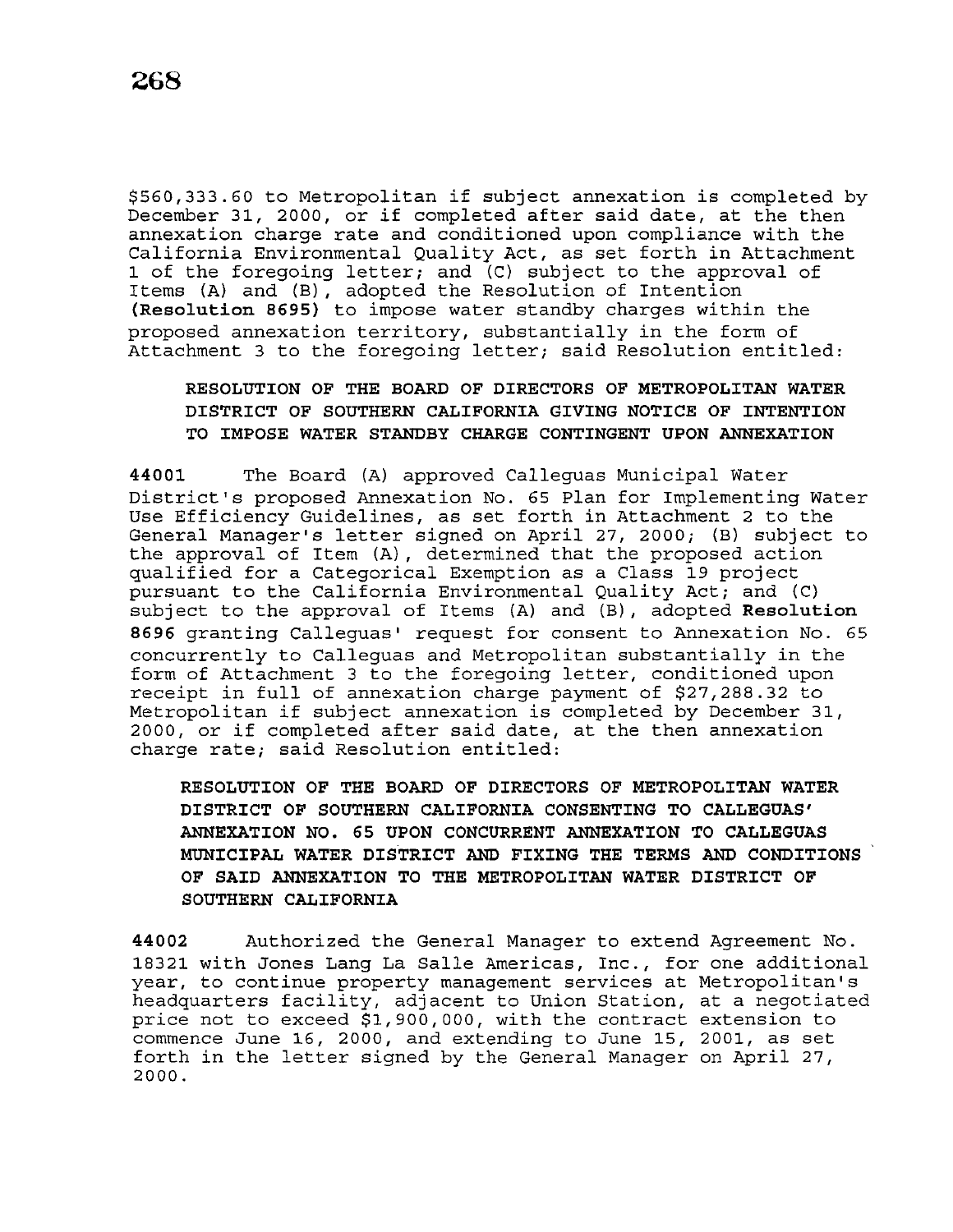**44003** Authorized the General Auditor to enter into a contract with the firm of KPMG, LLP (with Vasquez Farukhi & Company, LLP, as subcontractor) for required Internal Audit Support Services for a three-year period commencing July 1, 2000, and for a maximum amount payable of \$1 million, as set forth in the letter signed by the General Auditor on April 24, 2000.

Directors Barbosa, Krauel, Parker, Tinker, and Turner requested to be recorded as voting no.

**44004** Ratified the General Auditor's appointment of Thomas E. DeBacker, CPA, as Assistant General Auditor, effective May 28, 2000, as set forth in the letter signed by the General Auditor on May 3, 2000.

**44005** Adopted the changes to specified sections of the Administrative Code as reflected in Attachments 1 and 2 of the letter signed by the General Manager on April 27, 2000, to improve the administration of Metropolitan's classes of water service to be effective July 1, 2000.

**44006** Authorized settlement in eminent domain action for Metropolitan's Inland Feeder Project entitled Metropolitan v Blessed Hope Fellowship, et al., San Bernardino Superior Court Case No. SCV 42457, as set forth in the confidential letter signed by the General Counsel on April 24, 2000.

Directors Krauel, Parker, Tinker, and Turner requested to be recorded as voting no.

**44007** Authorized making of a final offer and/or settlement authority in eminent domain actions for Metropolitan's Inland Feeder Project entitled Metropolitan v. Walter J. DeBlauw, San Bernardino Superior Court Case No. SCV 44065; Metropolitan v. Louise Farquhar, San Bernardino Superior Court Case No. SCV 42815; and Metropolitan v. Margaret Farquhar, San Bernardino Superior Court Case No. SCV 44067, as set forth in the confidential letter signed by the General Counsel on April 24, 2000.

Directors Krauel, Parker, Tinker, and Turner requested to be recorded as voting no.

**44008** Authorized making of a final offer and/or settlement in eminent domain action for Metropolitan's Inland Feeder Project entitled Metropolitan v. Larry DeHaan, et al., Riverside County Superior Court Case No. 293062, as set forth in the confidential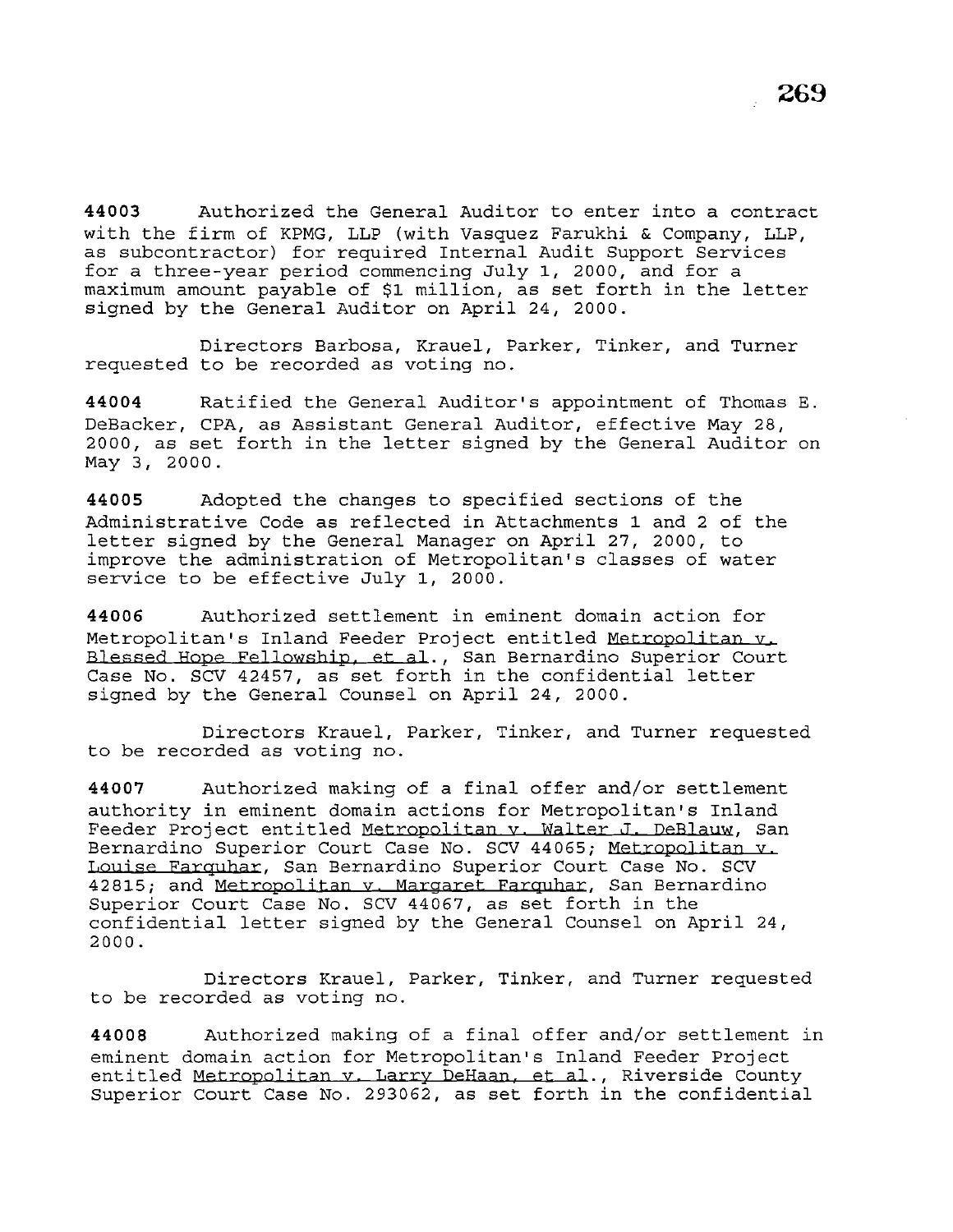letter signed by the General Counsel on April 24, and supplemented by his confidential letter signed on May 16, 2000.

Directors Krauel, Parker, Tinker, and Turner requested to be recorded as voting no.

**44009** Authorized filing of appropriate responsive pleadings, including interpleader of additional parties in Soboba Band of Mission Indians v. The Metropolitan Water District of Southern California (U.S.D.C., Central District, Civil No. 00-04208 [GAF] and principles for settlement of issues relating to impacts of Colorado River Aqueduct's San Jacinto Tunnel upon Soboba Tribe, as set forth in the confidential letter jointly signed by the General Counsel on April 26, and the General Manager on April 27, 2000.

**44010** Adopted policy principles and authorized the General Manager to enter into a Memorandum of Understanding regarding Inland Feeder tunneling activities affecting potential litigation, as set forth in the confidential letter jointly signed by the General Manager and the General Counsel on May 8, 2000.

Directors Krauel, Parker, Tinker, and Turner requested to be recorded as voting no.

**44011** After hearing a briefing on mediation with Kiewit-Granite on Diamond Valley Lake (Eastside Reservoir Project) construction claims for construction of the East Dam, the Board authorized an amendment to the contract for consulting services to finance costs of continued claims analysis, negotiations and litigation, as set forth in the confidential letter signed by the General Counsel on May 8, 2000.

**44012** With the approval of Agenda Item 8-7, General Auditor Hondorp introduced Thomas E. DeBacker, the new Assistant General Auditor.

**44013** Budget and Finance Committee Chairman Bannister moved, seconded by Director Blake, that the Board adopt **Resolution 8697**  to impose and extend a Water Standby Charge for fiscal year 2000- 2001, as set forth in the letter signed by the General Manager on April 27, 2000; said Resolution entitled:

**RESOLUTION OF THE BOARD OF DIRECTORS OF THE METROPOLITAN WATER DISTRICT OF SOUTHERN CALIFORNIA FIXING AND ADOPTING WATER STANDBY CHARGES FOR FISCAL YEAR 2000-2001**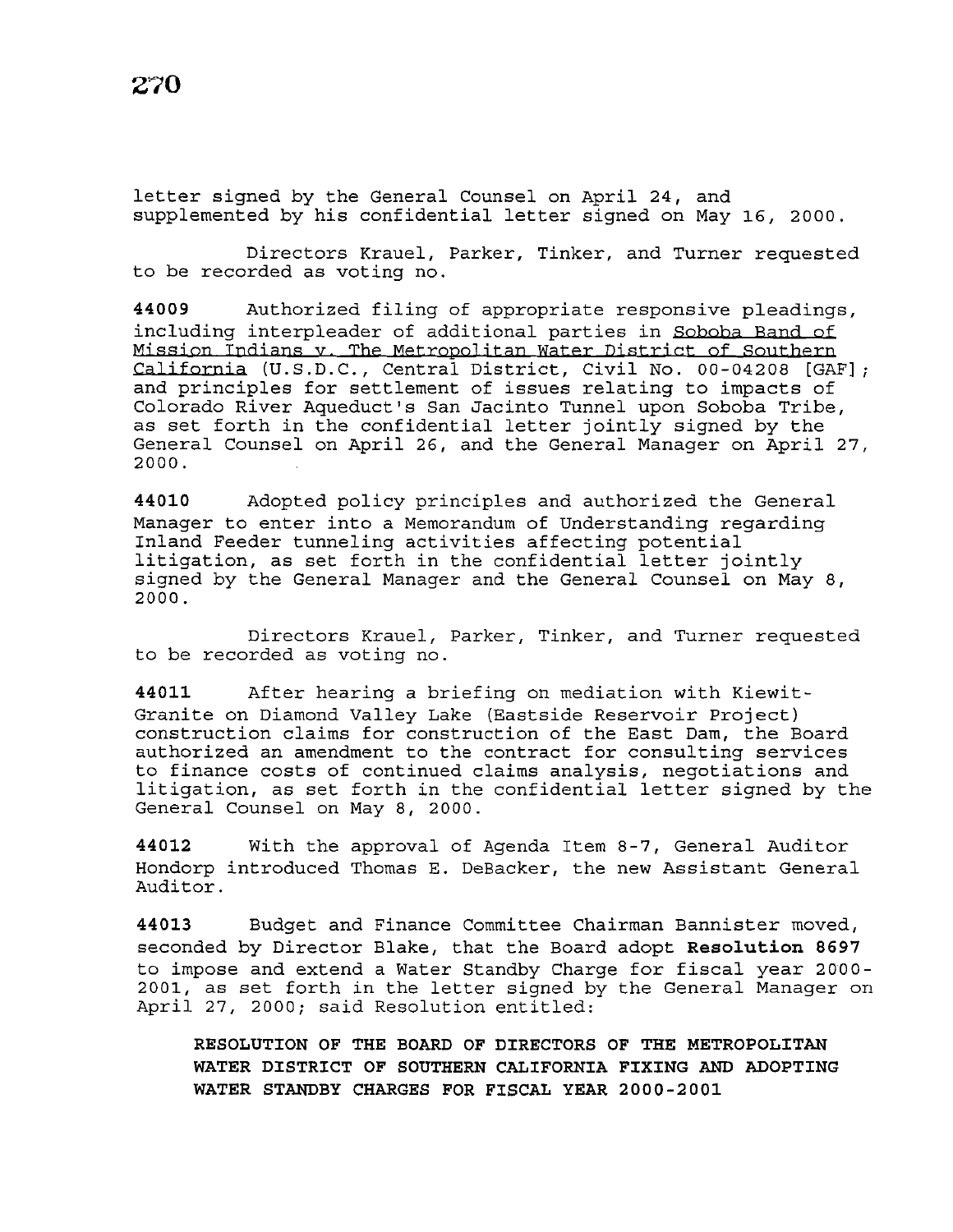Director Parker stated that the San Diego County Water Authority (Authority) continues to support revenue structures that increase fixed revenues and provide a more stable source of funding for Metropolitan's programs, but the Authority is unable to support the standby charge in its current form because it enforces assessments for capital facilities and programs that provide no benefit to property owners within the Authority's service territory; therefore the Authority is opposed and will vote no on this item.

The Chair called for a vote on the motion, which carried.

Directors Krauel, Parker, Tinker, and Turner requested to be recorded as voting no.

Director Foley took his seat at 10:40 a.m.

**44014** Budget and Finance Committee Chairman Bannister stated the committee did not have the opportunity to review Agenda Items 8-1 and 9-2 which were fully discussed at the Subcommittee on Financial Policies and Reporting. Director Bannister therefore called on Subcommittee Chairman Blake for a report.

Subcommittee on Financial Policies and Reporting Chairman Blake reported on the presentation of these items by Metropolitan's financial advisor, Public Resources Advisory Group.

Director Mylne requested clarification of the reference in Board letter 9-2 relating to the 32% variable rate debt. It was communicated to Director Mylne that the limitation is based on 32% variable rate debt of total revenue bond debt. Director Mylne requested that this be added to the recommendation.

Director Swan then moved the following items, seconded by Director Bannister and carried unanimously:

### Agenda Item 8-1

Approved the General Fund appropriation (Appropriation No. 15353) against which to charge expenses associated with the sale of water revenue bonds and implementation of the proposed financing options to reduce debt service costs; and expressed the intent to reimburse expenses paid from the General Fund from bond proceeds, if deemed appropriate, and authorized the General Manager to effect such reimbursement to the extent permitted under Federal laws and regulations in accordance with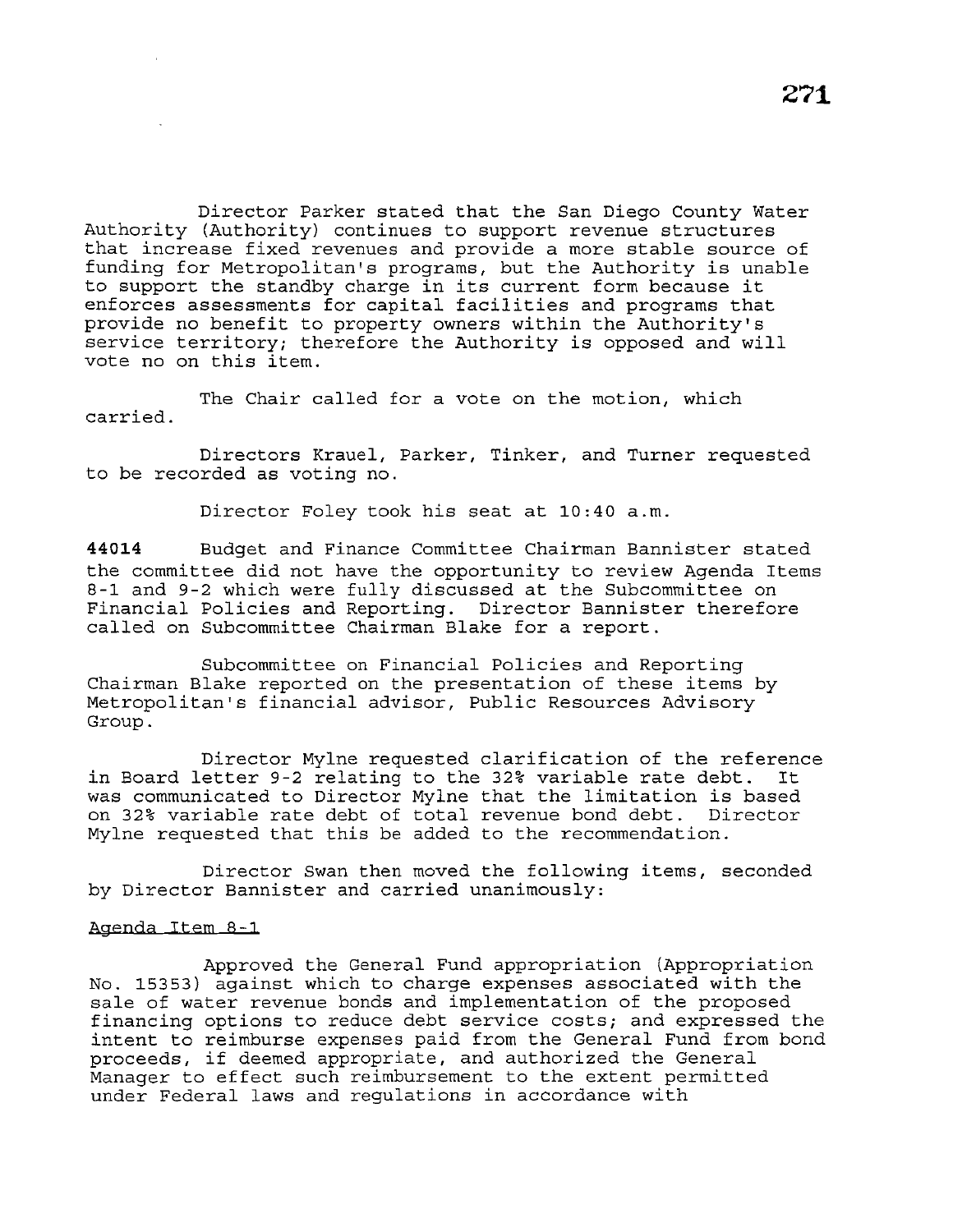instructions from bond counsel, as set forth *in* the letter signed by the General Manager on April 27, 2000.

### Agenda Item 9-2

Approved the forms of Supplemental Resolutions (Attachments 1 and 2 to the letter signed by the General Manager on April 27, 2000) of the Master Revenue Bond Resolution in order to execute the proposed financing options and sale of up to \$1.1 billion of variable rate water revenue bonds consisting of up to \$200 million of variable rate water revenue bonds to fund Capital Investment Program expenditures; up to \$360 million of variable rate water revenue bonds to retire up to \$350 million of commercial paper notes; and up to \$500 million of variable rate water revenue bonds to tender outstanding fixed rate water revenue bonds. Approval to increase Metropolitan's variable rate capacity level up to 32 percent of total revenue bond debt which, according to Metropolitan's credit rating analysts, is within acceptable levels. Said Resolutions are entitled:

| <b>Resolution 8698</b> | RESOLUTION OF THE BOARD OF DIRECTORS OF  |
|------------------------|------------------------------------------|
| $\epsilon$             | THE METROPOLITAN WATER DISTRICT OF       |
|                        | SOUTHERN CALIFORNIA AUTHORIZING THE      |
|                        | PURCHASE OF CERTAIN OUTSTANDING WATER    |
|                        | REVENUE BONDS AND AUTHORIZING THE        |
|                        | ISSUANCE OF UP TO \$500,000,000 WATER    |
|                        | REVENUE BONDS AND PROVIDING THE TERMS    |
|                        | AND CONDITIONS FOR THE PURCHASE AND SALE |
|                        | OF SAID BONDS (ELEVENTH SUPPLEMENTAL     |
|                        | <b>RESOLUTION)</b>                       |
|                        |                                          |

**Resolution 8699 RESOLUTION OF THE BOARD OF DIRECTORS OF THE METROPOLITAN WATER DISTRICT OF SOUTHERN CALIFORNIA AUTHORIZING THE ISSUANCE OF UP TO \$560,000,000 IN PRINCIPAL AMOUNT OF WATER REVENUE BONDS AND PROVIDING THE TERMS AND CONDITIONS OF SAID BONDS (TWELFTH SUPPLEMENTAL RESOLUTION)** 

Director Bannister requested that the Chair reconsider the sunset date of the Subcommittee on Financial Policies and Reporting. Chairman Pace announced that the subcommittee will sunset at a later date.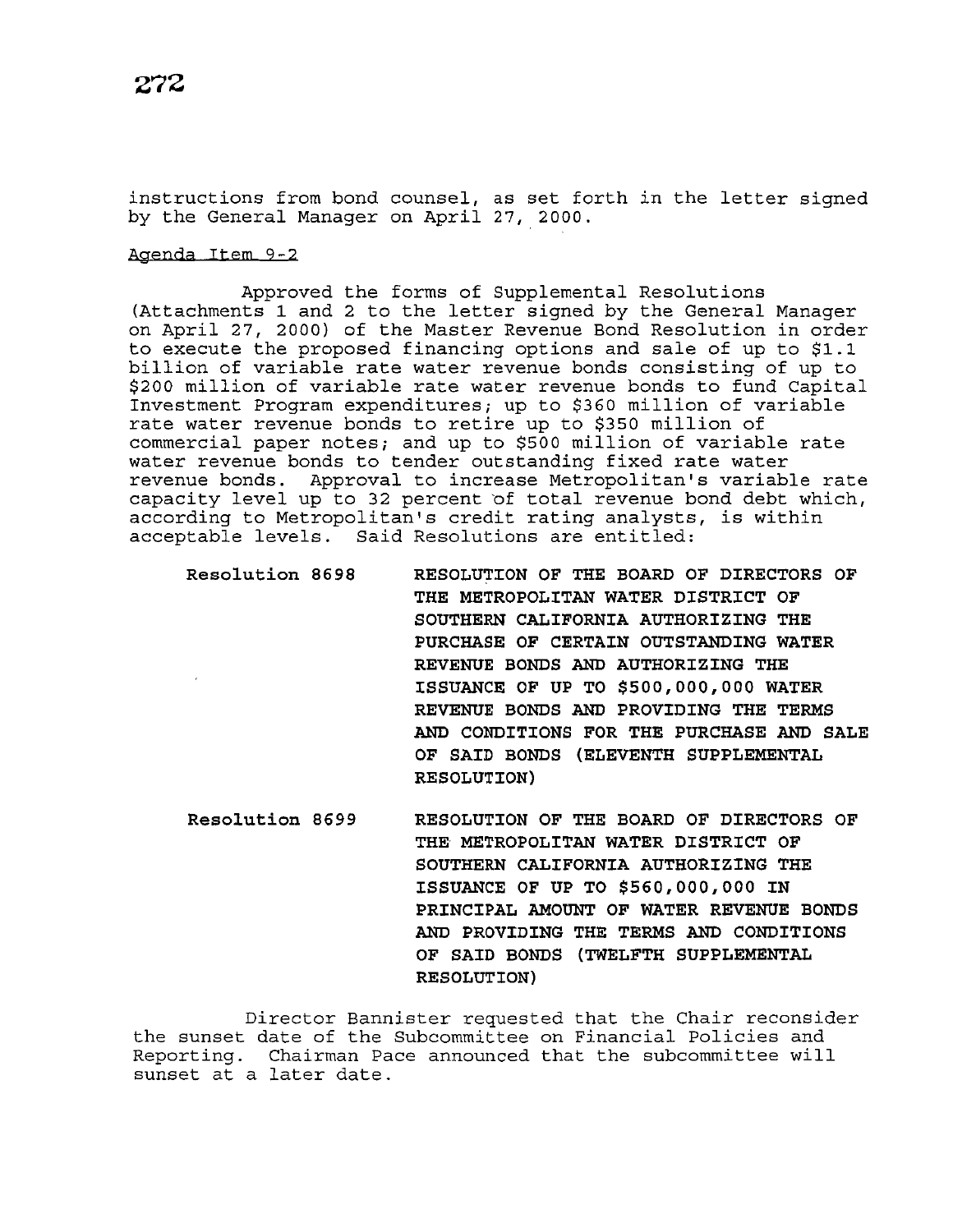**44015** Engineering and Operations Committee Vice Chairman Tinker moved, seconded by Director Morris and carried, and the Board appropriated an additional \$7,142,000 (Appropriation No. 15317, No. 2) from the Construction Funds (Pay-As-You-Go Fund) to finance all work and delegated authority to the General Manager to award contracts to have all work performed to upgrade the fire protection systems at the desert facilities, as set forth in the letter signed by the General Manager on April 27, 2000.

Director Krauel withdrew from the Meeting at 10:50 a.m.

**44016** Water Planning and Resources Committee Vice Chairman Wright requested Mr. Arakawa, Acting Manager, Water Resource Management, to give a report on Agenda Item 9-4, the Water Quality Management Agreement with Westlands Water District. Mr. Arakawa reported that approval of this item will allow the General Manager to enter into an agreement with Westlands to facilitate an exchange. The reason for the exchange was that Westlands' groundwater pumpers were preparing to pump poor quality water into the aqueduct this year and Metropolitan has faced that type of situation in the past. Metropolitan is attempting to prevent that water from going into the aqueduct. By entering into an exchange agreement, Westlands would get the supply they need and Metropolitan would get better quality from the return water, and at the same time our costs are covered. Therefore, staff is recommending that the Board allow the General Manager to enter into such an agreement.

Director Tinker expressed his support for the concept but would like to have an opportunity to discuss the \$75 charge and the \$10 transfer fee. He therefore moved, seconded by Director Turner, that this item be deferred to the next meeting due to the letter not being received timely and that more committee discussion is required.

General Manager Gastelum requested Mr. Arakawa respond as to why a delay in Board approval would not be prudent at this time. Mr. Arakawa reported there is a significant amount of pressure that Metropolitan is receiving to facilitate some kind of resolution. The argument has been made that the amount of water, 20,000 acre-feet, that would go through the aqueduct would not have a significant impact on our quality. Metropolitan has argued to the contrary, but the farmers are looking for this water to meet their needs during the growing season, which is occurring now. Mr. Arakawa stated action on this is time sensitive.

In response to the price, Mr. Arakawa stated the \$75 figure was identified because that price has been used in similar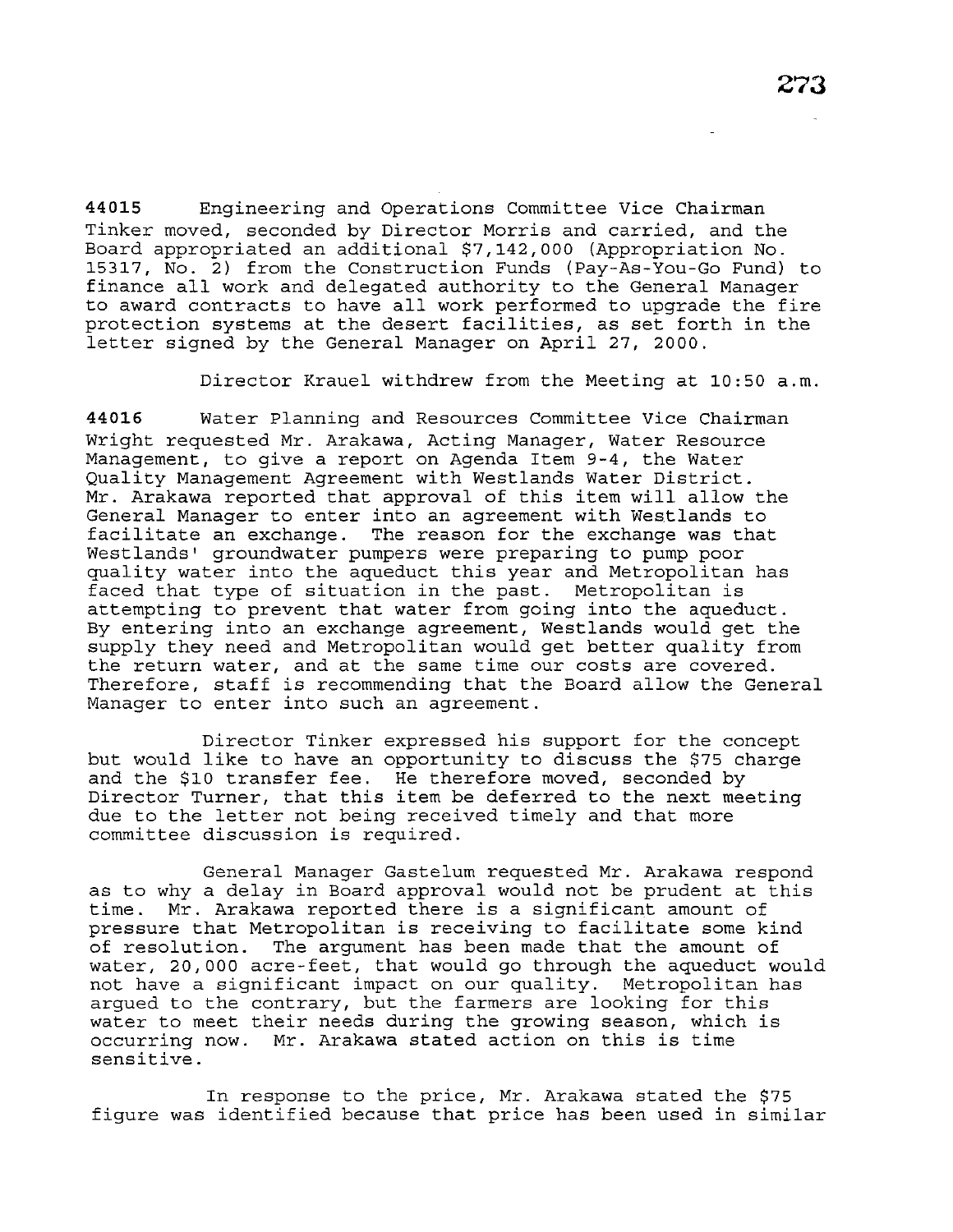types of arrangements, whether they be with the Federal government or with other parties. It is a price that other<br>parties have indicated for that type of operation. In terms of parties have indicated for that type of operation. retaining the \$10, that is an acknowledgment on Metropolitan's part that through this exchange we are receiving a water quality<br>benefit. There is also the ability to bypass a legal issue and There is also the ability to bypass a legal issue and not be involved in a lawsuit over the introduction of this water.

Following a discussion, the Chair called for a vote on the motion to defer, which did not carry.

Director Swan therefore moved, seconded by Director Wright and carried, authorizing the General Manager to enter into a Water Quality Management Agreement with Westlands Water District, in form approved by the General Counsel, consistent with the attached principles set forth in the letter signed by the General Manager on May 15, 2000.

Directors Parker, Tinker, and Turner requested to be recorded as voting no.

In response to questions asked, reports on dry-year transfers and San Bernardino Valley Municipal Water District were given.

**44017** The following communications were submitted to the Board for information:

- a. Revised Diamond Valley Lake Project construction and financial status report for the month ending March 2000, signed by the General Manager on May 17, 2000.
- b. Status report for the Inland Feeder Project for the month ending March 2000, signed by the General Manager on April 27, 2000.
- c. Letter signed jointly by the General Counsel on April 25, and the General Manager on April 27, 2000, reporting on the Omega Chemical Corporation Superfund Site -- U.S. v. Abex Aerospace Division, et al., Consent Decree.

**44018** Regarding the Report on Senate Bill 1973 (Senator Perata; Amended in Senate, May 1, 2000), Director Krieger asked for a further explanation of the last sentence of the Board letter regarding "expansion of the legislation to include private water companies." General Manager Gastelum responded that the bill as currently envisioned would have the Public Utilities Commission (PUC) reviewing public agency wholesale water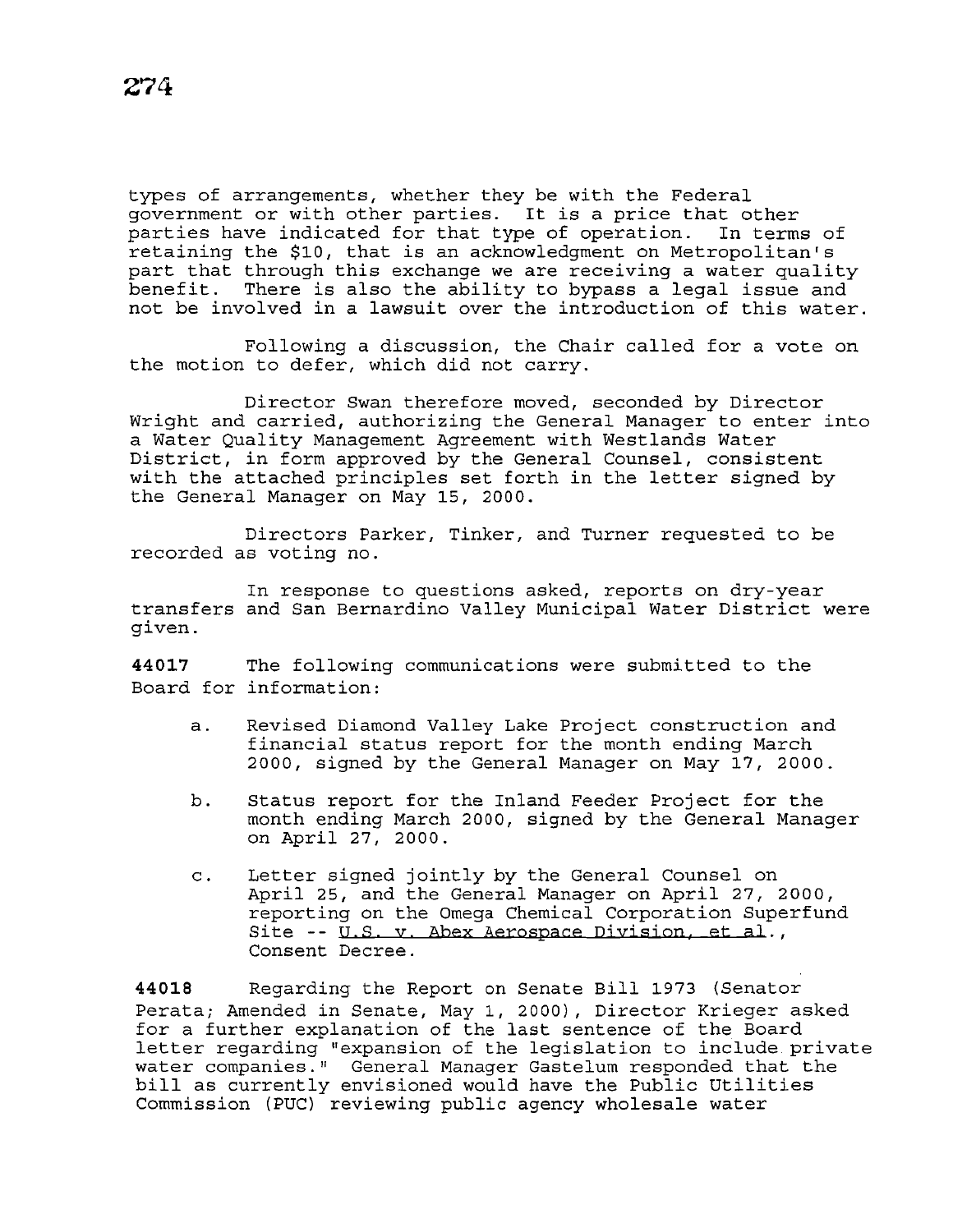procedures wheeling rates. However, what could occur if the bill passed is wheeling through our system would occur and then use of local private utilities could be precluded because of protection under the Service Duplication Act. So one could wheel through the State Water Project and the Metropolitan system and not be able to wheel into a private utility system. One of the points Metropolitan has been making is it is a fallacy for the Legislature to believe that there is going to be an open market<br>if thev pass legislation that affects only wholesalers. They if they pass legislation that affects only wholesalers. need to look, as they did in energy deregulation, at the entire spectrum of water providers. It is not known whether the It is not known whether the Legislature is interested in doing that, but it is a point to be raised with the Legislature because if they do indeed have expectation there is going to be a private water market resulting from this legislation, they are wrong.

**44019** Legislative Representative Hiltscher gave an update on recent legislative activities taking place in Washington, D.C. The President's Drought Commission completed its work yesterday; and in that report, Metropolitan and its member agencies are recognized repeatedly for their extraordinary measures taken in Southern California to set the pace for the rest of the nation in protecting us from drought. H.R. 4187 (Ken Calvert) has passed the House and sent to the Senate. This bill will secure \$14 million for recreation facilities for the Diamond Valley Lake Project. H.R. 701 (Don Young), the land and water conservation bill, has about \$340 million a year for the next 15 years available to California. The scope of the H.R. 2169 (Chris Cannon) bill relating to Colorado River Salinity Control has been expanded by another \$100 million. The Moab uranium tail mining bill has been assigned to three subcommittees. More hearings have been scheduled regarding MTBE.

**44020** Legislative Representative Cole gave an update on recent legislative activities taking place in Sacramento. SB 1594 (Kelley), the bill relating to the MWD elected board, remains in the Senate Rules Committee and will be going back to the Senate Local Government Committee on May 22. From there it will go to the Senate Appropriations Committee. SB 1595 (Kelley) for mandated contracts was also in the Appropriations Committee<br>last Monday. The bill made it to the consent calendar and now The bill made it to the consent calendar and now moves to the Senate floor next week. SB 1973 (Perata), the bill giving the PUC authority to establish rule making to determine fair compensation for water transfers, will be heard in the Appropriations Committee on Monday. SB 2139 (Johnson and Kelley) pertains to wheeling of non-project water through the aqueduct to Metropolitan's service area. That was also considered in the Appropriations Committee and was defeated. However, it has been given reconsideration.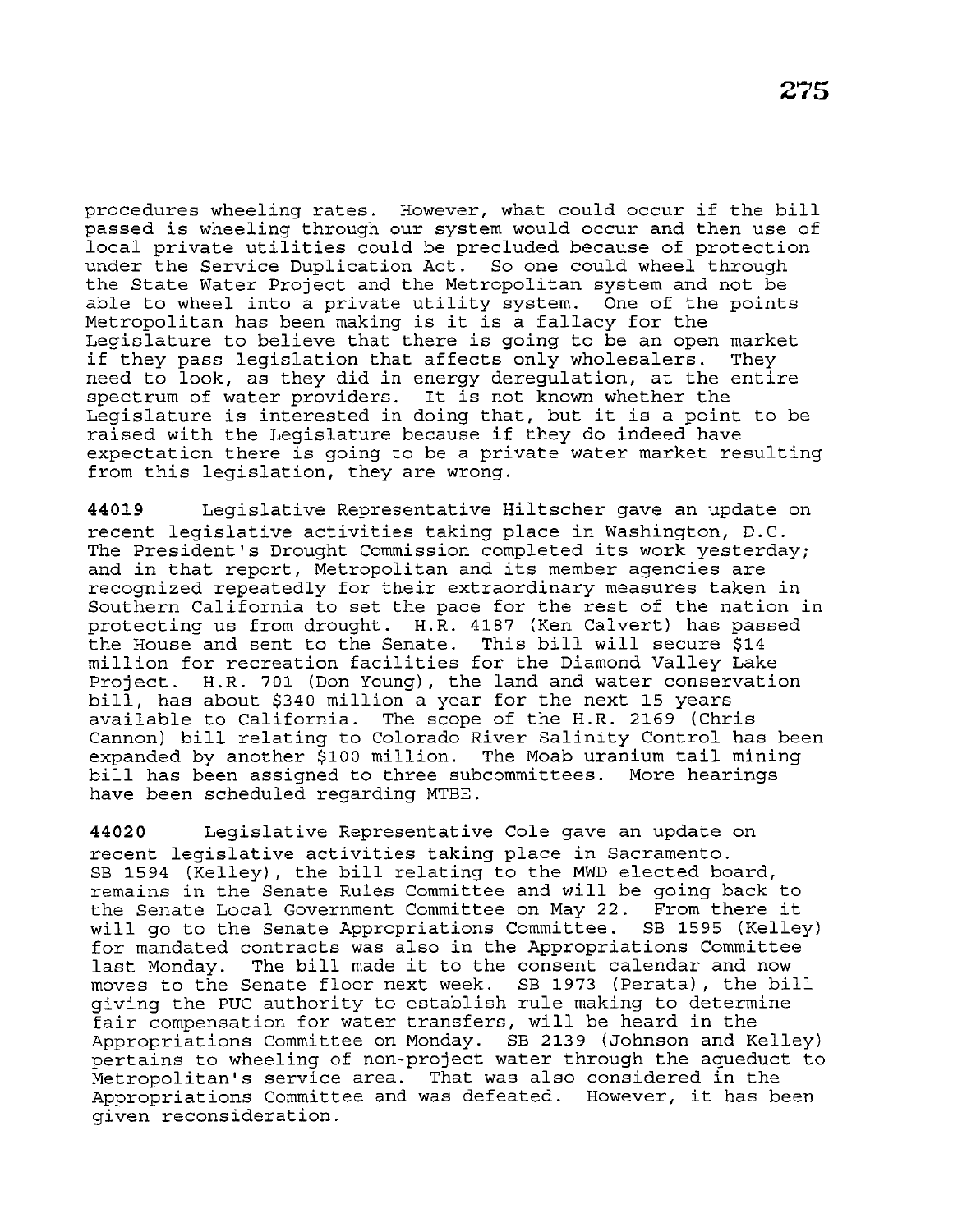On Monday, the Governor released his May Revised Budget. He came up with a plan to spend the \$12 billion surplus and some of the Propositions 12 and 13 funds. The Governor proposes to spend \$125 million from the surplus for CALFED activities yet to be released. Also, \$763 million in Proposition 13 funds will be earmarked for safe drinking water, flood control, watershed protection, water recycling, water conservation, and the Interim Water Reliable Water Quality Management Program.

**44021** Subcommittee on Financial Policies and Reporting Chairman Blake had no further report.

**44022** Regarding the activities of the Colorado River Board (CRB), Director Foley reported that the executive director and the managers of the agencies represented on the CRB met with John Bernal, Commissioner of the International Boundary and Water commission, United States Section, to discuss border related matters. There was discussion on the Annual Operating Plan for Colorado River System Reservoirs for 2001 and two meetings have been scheduled for the Colorado River Management Work Group to be followed by a consultation meeting with the representatives of the Governors of the Colorado River Basin states.

Director Herman withdrew from the Meeting at 11:35 a.m.

**44023** With the aid of slides, Mr. Rigdon, Acting Assistant Manager, Water System Operations, gave an update on system operations.

Directors Brick and Castro withdrew from the Meeting at 11:39 a.m.

**44024** Acting Corporate Resources Manager Wolfe announced that the Diamond Valley Lake Project was one of five finalists for the prestigious Opal award which was given on April 29 by the ASCE. He reported that Caltrans will be a new tenant in Metropolitan's building starting in June and will occupy part of the fourth floor, with the entire fourth floor being taken by this summer.

**44025** Mr. Arakawa, Acting Manager, Water Resource Management, reported on the Regional Urban Water Management Plan and the IRP update. Staff has been developing new information on demand projections and supplies and as part of that process, they are working with the member agencies and their staff and their retailers. A series of meetings is scheduled in the service areas to receive information and feedback. He also reported that